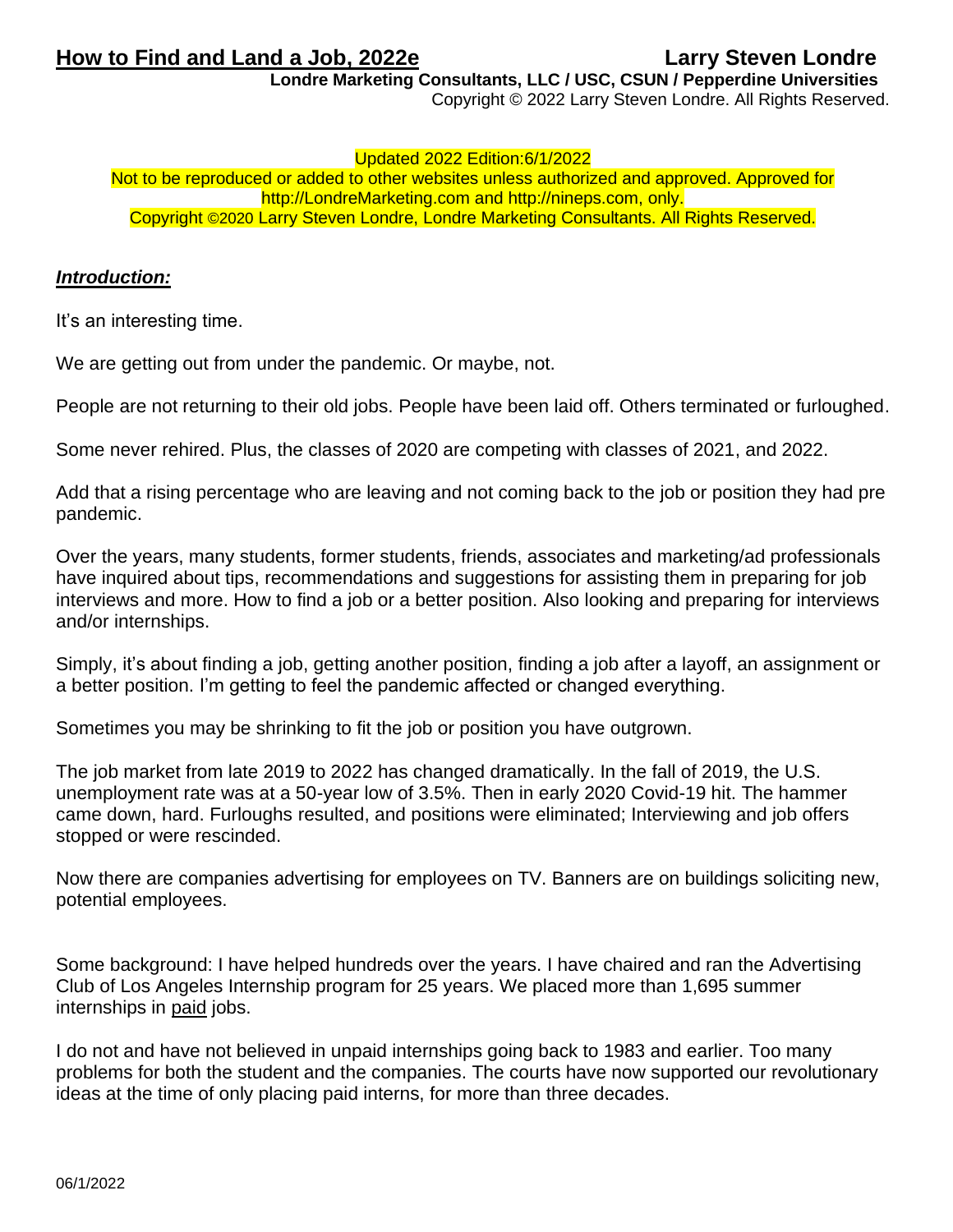The research shows more job looking and jumping. Blame it on the "economy" and pandemic for parts of these last several years. The needs and wants of Millennials, the tight labor market, the pandemic, for sure, slow wage growth, wage growth or a combination.

Boards and managements are looking for leaders. They are asking questions on a new set of values. Recruiters are saying that a new emphasis is being placed on empathy, the ability to communicate with a range of stakeholders and departments, and the well-being of the people you are working with.

For more than a dozen years I have decided to update this Londre Marketing Consultants document.

# *Plus, I post it on my website at [http://www.LondreMarketing.com,](http://www.londremarketing.com/) under Articles and Resources.*

# *Think about this:*

 *Every positive change in your life begins with a clear, unequivocal decision that you are going to either do something or stop doing something.*

**Let's move on from this intro and give my tips on interviewing:** 

Are you prepared for? Will you be?

*A simple question: "Give me three words to describe you?"*

*"So, tell me about yourself." Or "Why should we hire you?"*

*Or I have added a variation with "What do you bring to the table/our company/party?"*

*"Tell me a story on a topic you care a lot about."*

*Or I read a couple of years ago that the Oath CEO (merger of AOL and Yahoo) likes to ask:* 

*"What would other people say about you?"*

*Here is another good question to prepare for…*

*"At your present company, can you tell me or us about a time you helped someone in another department?*

*Some background. Companies are looking for employees who are talented and can cross over (as in functions and departments) and understand what is happening or what could impact another department. Understanding how a problem in your department will have impact, in a positive or negative way, in another department.*

*When I was at DirecTV the departments of Customer Service and Marketing seemed to have different agendas, especially in the early launch. Also Engineering and Sales. And Marketing, too.*

> *Companies want talent. Many times, they are looking for what I call "COAT."*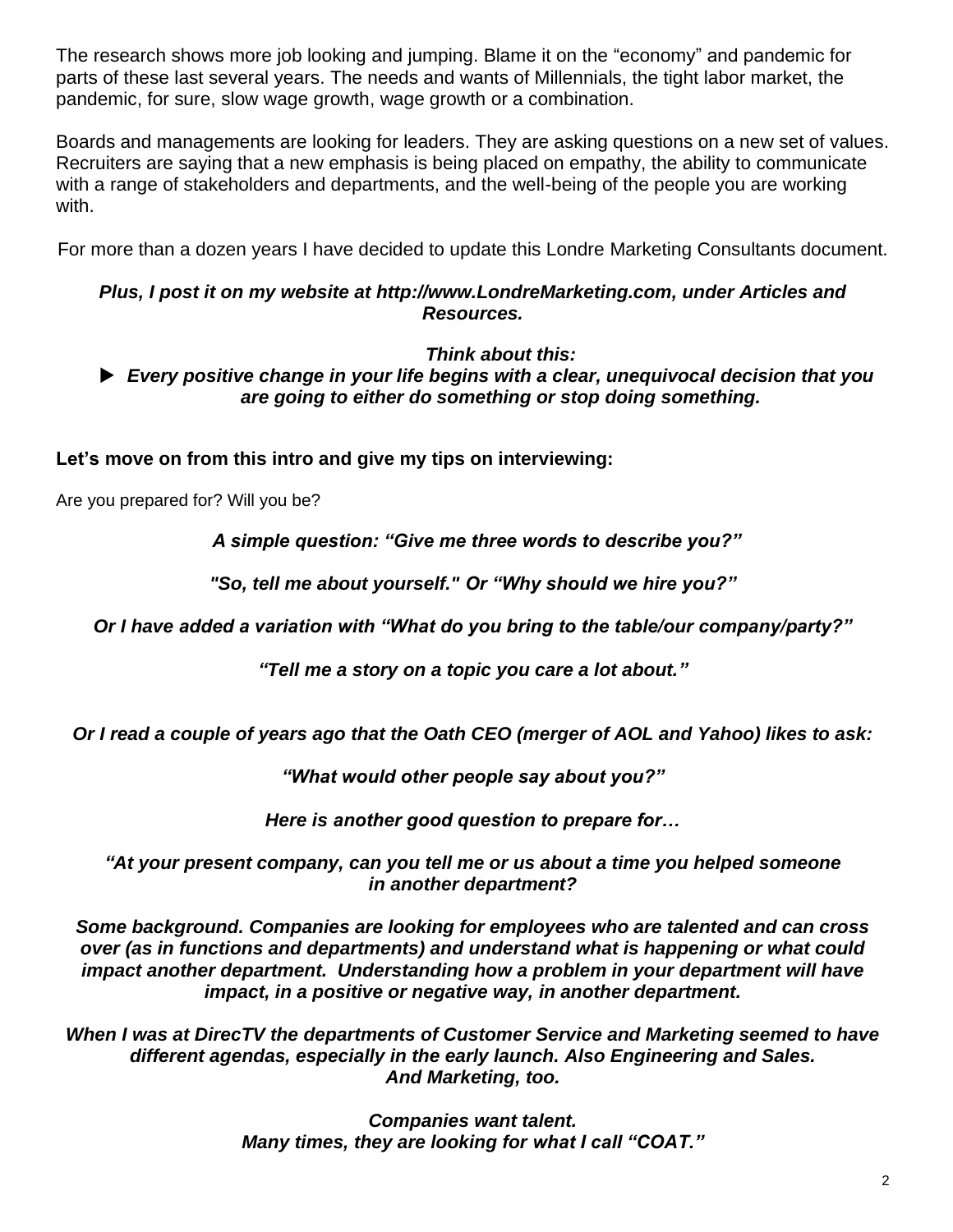*Or "Cross Organizational Awareness Talent." These employees are invaluable. You want to hold on to them, as an employer, group head or manager.* 

*Over the years I have compiled frequently asked questions in the interview process. With better preparation on your part, reviewing and practice give you the best opportunity to deliver the most compelling reasons to hire you.*

**Landing a job, your preparation or prep is key.** 

**Whatever level you are at or stage you are in the interviewing process, please ask yourself that question or two, again, right now.** 

# *"So, tell me about yourself." Or "Why should we hire you?" Or my most recent question, "What would other people say about you?*

**To me, it's about being prepared. Write your answers down and read on.** 

**Try to answer them. Correctly. By working on them, you improve on delivering the answers.**

**Come back to those questions.** 

**Practice your answers.**

**Try to take control of the interview by having "short stories" about you.**

**An interviewer may ask: Give me an example of a problem you faced on the job or in your position and how you solved it?**

**From Peter Guber on, Linkedin: While resumes may help you** *to* **the door, it's the purposeful stories and more that you tell that often gets you** *through* **the door…"** 

**Let's take the other side of the equation. Good interviewees ask questions. Good questions.** 

*But prior to your interview… One of the most important documents you will ever create. Your resume or CV.*

- **Preparation is key and important.**
- **Take time to think and review.**
- **Don't shortchange yourself and spend less time than you need to.**
- **[Do your homework to find a job](http://r.smartbrief.com/resp/mmbLCkhKeQsagohsfDzdiMfCGfAA?format=multipart) or to ace that interview. One of the keys to recent graduates is to familiarize yourself with requirements of the position and the company's background to determine what makes you a good fit for this job and its requirements. I stress school projects, extracurricular activities and hobbies to fill in skills.**
- **Have your resume, interviewing and research skills perfected.**
- **Everyone needs to sell themselves to potential employers. Really, I cannot stress this enough. There is plenty of competition.**
- Personalize your resume or CV to suit the key jobs you are pitching
- **Interviewing is like a pyramid. Only one gets to the top, with plenty below, who may interview, too.**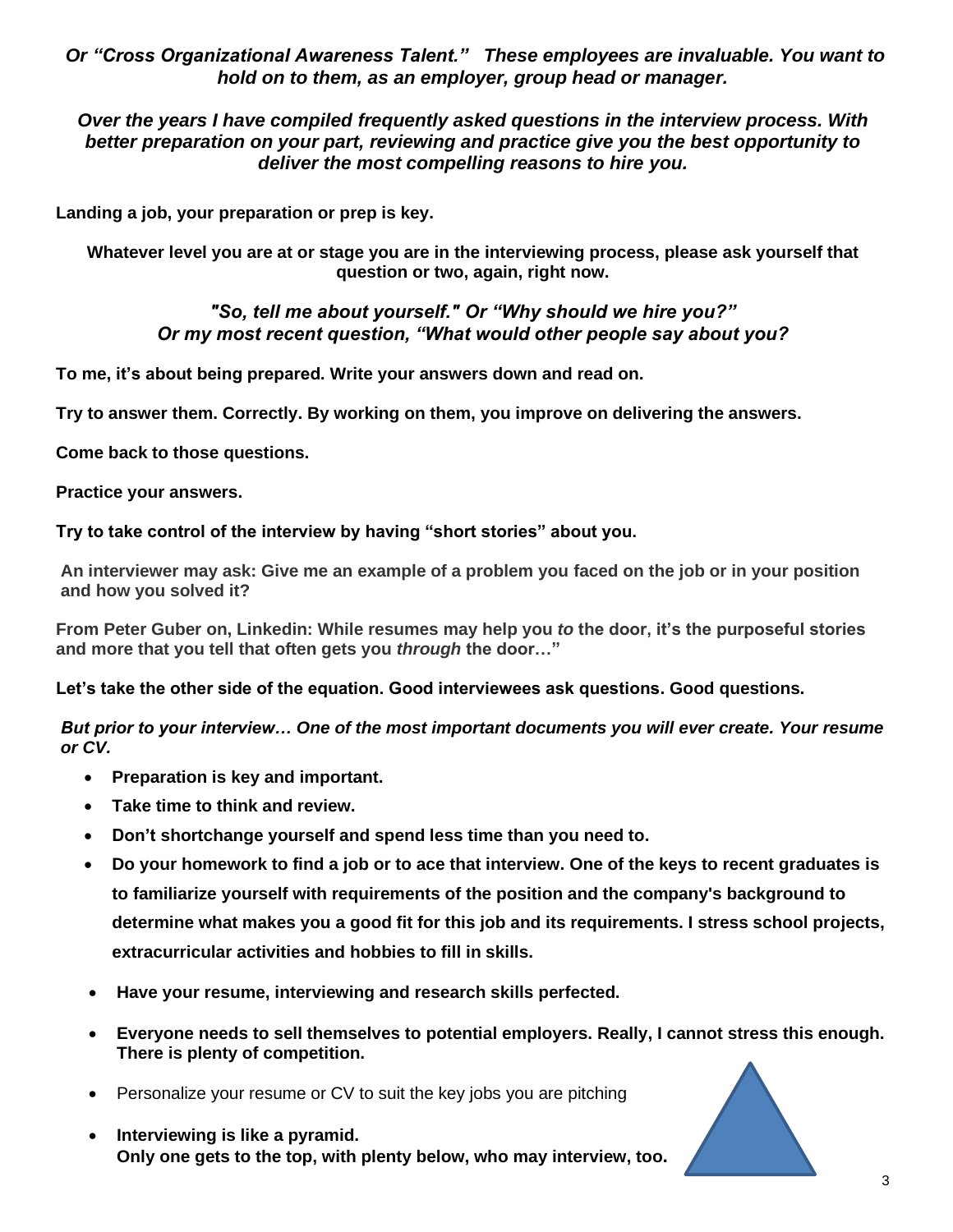- **The questions your resume or CV must answer:**
	- o **Why you are qualified? REMEMBER YOU ARE COMPETING.**
	- o **What you want.**
	- o **What do you want?**
	- o **Where have you done it?**
	- o **How well have you done? Listing your accomplishments and special projects.**
- Focus on your accomplishments, in each and every interview. Rehearse. Have them ready. Have questions ready too. There is nothing so tough than silence from both parties in the interview.
- From LA Times from the president of Trader Joe's: "…when he interviewed someone for retail, he wouldn't hire them if they didn't smile within 30 seconds."

# **A funny or sad way to respond:**

**Interviewer: "What do you do at your current job?"**

**Interviewee: "Mostly mistakes and inappropriate comments."** 

**Recently I heard a grad student said after a challenging question: "I need to be more detailed-oriented."**

• "I recommend LinkedIn as a source for leads and contacts: "Connect with a diverse group of people on LinkedIn -- not just people you know well -- because you never know who may help you out with your next job…it may be the wisest course to treat everyone you encounter as a potential "Godfather" [\(Knowledge.Insead.edu\)](http://r.smartbrief.com/resp/gjeZCkhKeQmjjPzgfDljaIfCuhha?format=standard)

At Foshay High School I have been volunteering in their "mock" prep for interviewing I asked a student where they had played their musical instrument. It was under "interests" on their resume.

One of their interests was listed as trombone. I asked "Just trombone?"

It was like pulling teeth. I found out they performed at the Hollywood Bowl and Walt Disney Hall.

A really big deal.

Oh, by the way, they were 16 years of age. I said to him that's going on your resume and highlighted, immediately. They played on both stages. Hidden gems.

- Have others such as friends and others practice the interview with you. Review your resume. Left anything out? Find the awards and honors you have received. Activities you have participated in.
- Avoid routine job descriptions.
- Create a list of references. Be sure you contact them. You do not need to put them on your CV or resume.

If you have few, if any charitable, volunteer acts/event/projects then get out and donate your time, at church, regional centers, old age homes, middle schools, soup kitchens/homeless shelters

"If you think just the most impressive resume wins the job offer, think again.

- Never go out and just schedule interviews without practicing the process and questions. Look at segmentation, targeting and positioning, under my 9P's of Marketing. If you want to be considered, you may need to demonstrate enthusiasm, experience, passion and dedication.
- School and the "real world" are two vastly different places.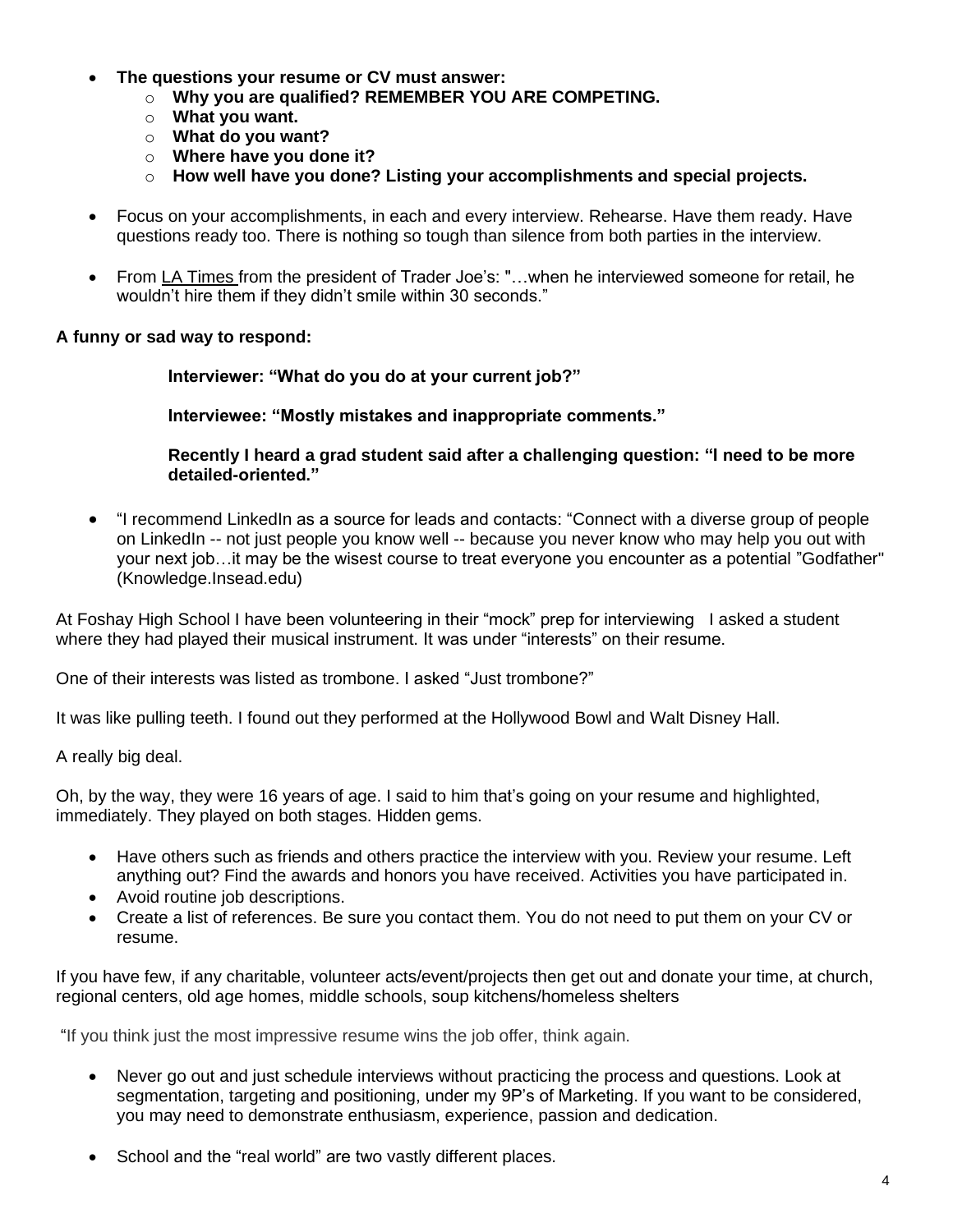- Recently I was told the first question at a specific company is "Do you own an alarm clock?" Think about how you would answer that question. Were you on time for this interview? Plus, it didn't ask if you used the alarm clock, just if you have one?
- According to a report, hiring managers spend 80% of their time evaluating compatibility and only 20% on skill sets during the formal interview process. Understanding how to make an impact during the in-person interview is critical to improving your interview-to-offer ratio. (ThoseinMedia)
- The interview is part of the attempt to solve the employer's needs, wants and desires. At the first impression and interview you are not part of the solution. They are in the process. FUD factor: Know the things interviewers fear: **F**ear, **U**ncertainty and **D**oubt. The sorts of things they are afraid of: You won't be able to do the job. What you say on your resume may not be totally correct. It will cost them money, training and time if they hire the wrong person.

### **"The best way to get a job now is the same as in (pick a time period) --- word of mouth…. A large body of research shows that half or more of all jobs come through informal channels --- connections, friends, families, and colleagues." This will always be true. Bloomberg BusinessWeek**

Your job search should include:

- In the virtual hiring market, networking is crucial. It's critical and will be the best thing you can do to find a job.
- Going to your fellow students, friends, family friends, teachers, counselors. Ask for help and leads. Don't forget to follow thru on commitments to friends, associates, recruiters, and networking contacts.
- *It worked for me. I stood out in class, in team, groups. I went to the business school professors. They had leads, in a down economy. Use all the tools and resources you have available. Think of fishing. The name of the game is casting, and to keep casting.*
- Using research and reference materials including industry associations to identify and target firms.
- Responding to Internet job postings.
- Posting your resume with databases, websites and on campus. Remember that the company's website is better than a job site. Companies may post only 25% of their job openings on the huge job boards (The job boards are an expense.)
- Consider niche sites such as specific industry or job sites.
- Direct mail to targeted companies.
- Direct mail to headhunters and search companies.
- Networking on campus, with friends, teachers, associates and family.
- Networking at meetings, associations, organizations (on campus and off).

# Some additional thoughts: "If you work just for the money, you'll never make it, but if you love what **you're doing and you always put management or customer (others) first, success will be yours."**

"You may have a **fresh start any moment** you choose, for this thing that we call 'failure' is not the falling down, but the staying down." Mary Pickford**,** Canadian actress, Co-founder of United Artists

### **1. Come prepared with 3-5 "life" or "success" or "accomplishment" short stories about you.**

- 2. Here are a few questions you may be asked, if they are looking for a "problem solver," an analytical person?
	- Talk to me about a time when you had a negative experience with a coworker, client or customer who was dissatisfied or complained about you. How did you fix the issue to improve the relationship and resolve the situation?
	- What about a customer or stakeholder who made unreasonable demands of you or your team? How did you resolve it?
	- Tell me about the toughest work problem you had a hand in solving. How did you do it? What was your solution?
	- Have you ever had anyone who worked with you do or say something that was inaccurate or misleading? How did you handle or manage it?
	- Tell me about a time when you anticipated a challenge and what did you do to prevent it?
- 3. Set up your virtual interview space. Practice with Zoom. Make you digital presence professional. Look the part.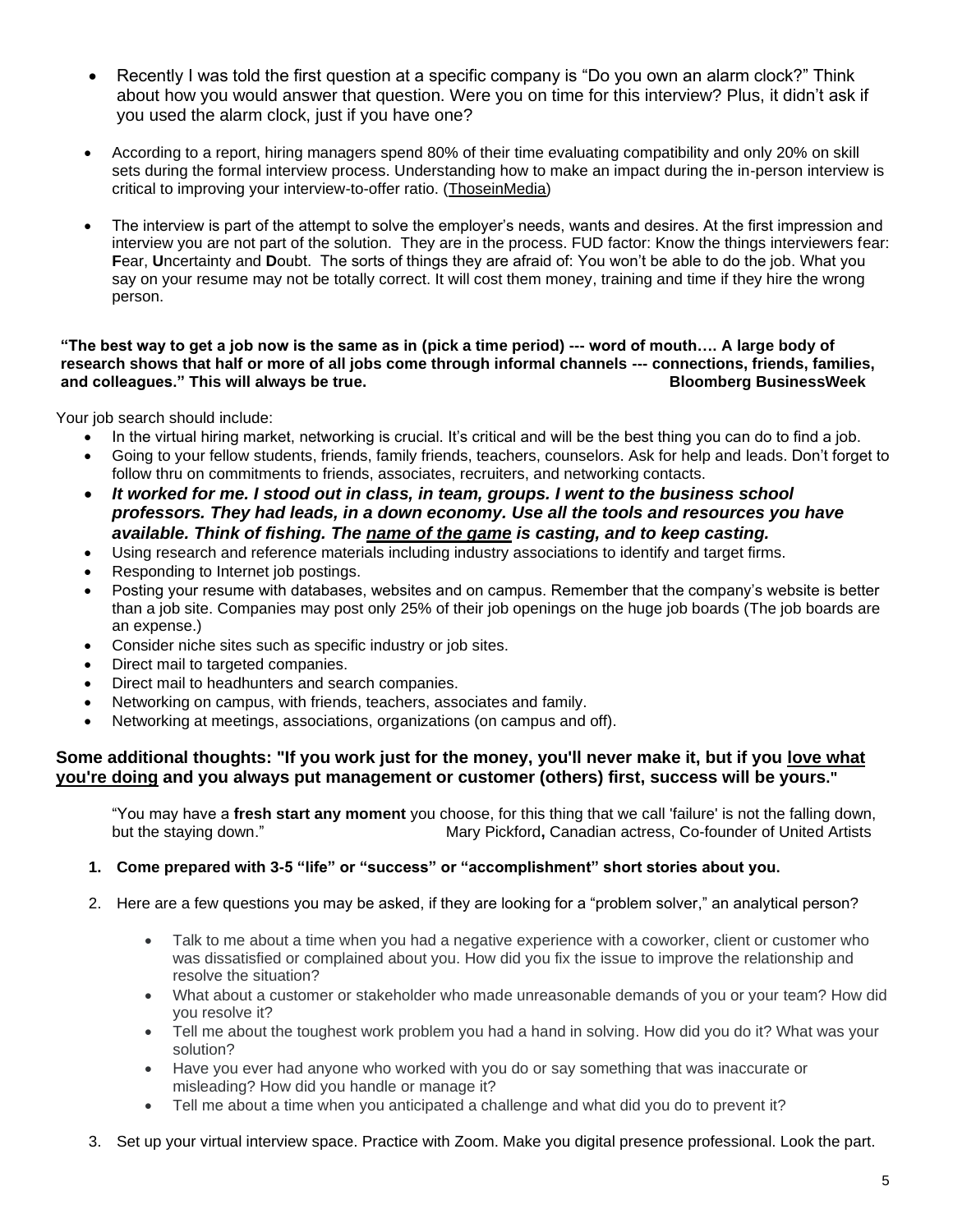- 4. Please do not think it's an automatic "in," since you have a contact.
- 5. As millions of recent graduates (unfortunately with Covid-19, we have two graduating classes), weigh their career options, here is what experts advise:
	- Tie the profession to your passions. You are usually best at what you enjoy.
	- Focus on the right company or company. But remember there is no "perfect" company. Companies change, bosses move on, and people change.
	- Do not always look at brand-name companies.
	- Choose your location wisely. The best time to relocate is when you are young. Location can have a significant impact on wages.
	- Know what you are worth. Internet and salary.com are useful resources.
	- Pay attention to the benefits. Your best negotiating time is when they want you. But don't ask for the moon.
- 6. What are your weaknesses? Think about this answer: "I'm a perfectionist" It is a strength that cleverly masquerades as a weakness. Don't want to admit to an actual professional failure or weakness, would you?
- 7. Not doing enough research. Both on job search tools but also on companies you may be interested in. Plus, learning about new ones. Add not staying up-to-date on industry and company developments.
- 8. Where do you see yourself in two, five or even ten years? Think about your long-term goals and the different paths you could take to achieve them.
- 9. Suggest that every job you'll have or look at may not be perfect. Sometimes a job or interview is a good first step toward a long-term goal. You may not immediately get what you are looking for.
- 10. Don't think like everyone else. Explore jobs that don't fit the mold. You never know where a job will come from.
- 11. Don't waste your time if you aren't interested. Information interviews??
- 12. Try not to use buzzwords on your resume or in your interview. I read this in a story recently: Don't use: "To your point," "Don't take this personally," "No problem," "It is what it is," "When are you going to…"
- 13. Do not put something on your resume unless you are prepared to talk about it.
- 14. Dress "appropriately." Avoid jeans, T-shirts, low necklines or sandals—even for interviews at social media/dotcom companies.
- 15. Give yourself a timeline and a schedule. What if a company isn't hiring? If companies are not hiring in certain divisions or regions, they may be in others.
- 16. One caveat: Do not cross the line between being enthusiastic and annoying.
- *17. When it comes to landing a new job, follow up can and may be as important as the interview itself.*
- 18. Your goals and ideas may change over time.
- 19. Treat the job-hunting process like a marketing process: Be a CEO of your own business: ME, Inc.

# *20. Luck affects everything. Timing. Let your line and hook always be cast. In the streams, where you expect fish and also in areas, you'd least expect fish."*

- 21. Excellent communication and writing skills cannot be stressed enough in the interviewing and employment/recruiting business. Another is the ability to think and read critically.
- 22. Presentation skills are important.
- 23. Enthusiasm in yourself, in your school/company, in your product or your service is a quality that radiates positive energy to everyone with whom you are in contact. People naturally prefer the company of an upbeat, dynamic, affirmative person, rather than a negative individual. In a tough economic period, it may take your energy to radiate optimism, but it is energy well spent because you will attract people to you.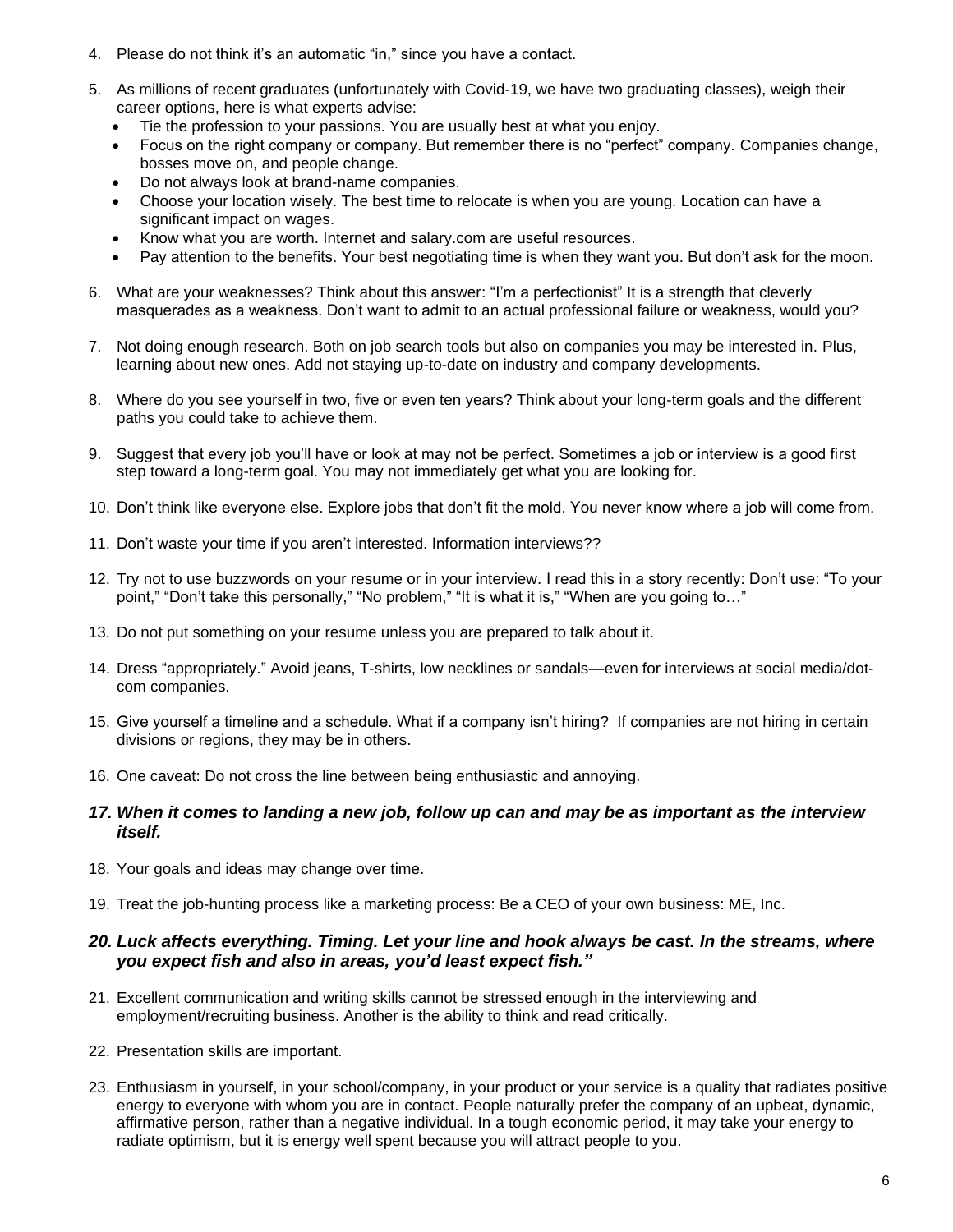- 24. Enthusiasm generates self-confidence in yourself and motivates those around you to have a positive attitude. Your passion raises everyone's spirits to overcome adversity. Anyone can be enthusiastic when a great economy is profitable for you and your company.
- 25. Can you still stay positive when the news media takes an almost gleeful delight in bad news? Remember that the media's front-page "bread and butter" is not good news, but the worst news.
- 26. *Why are you leaving your present or current company?* Past actions of employees are an excellent indicator of new employees for employers. But discussing your current employer can be tricky. Do not dwell on the negatives. Discuss the new opportunity and growth.
- 27. You cannot have great success without some disappointments.
- 28. Thomas Edison endured hundreds of failures before the electric light bulb was perfected. The world's greatest inventors and innovators, all of whom refused to give up when times were bleak, all had one enduring trait: they believed they were only one failure away from success.
- 29. If it is real, make enthusiasm a compulsive, driving force in your personality. You may regard mistakes as only learning experiences.
- 30. How could Edison find what worked if he didn't learn what did NOT work? Replace the word "failure" in your mind with the word "experiment." Or "experience."
- 31. History's scientists endured many unsuccessful experiments but did not give up until they found the right answer.
- 32. Here's more: How often do companies verify educational degrees (from Society of Human Resource Management)? Regularly 44%; Sometimes 22%; Rarely 18%; Never 14%; Don't know 2%; No answer 4%.
- 33. You need to make an impression in the first 15 seconds. A likely first question is "Tell me about you." When networking, or even when someone casually asks you "What can you do?" If they like what they see and hear, statistics show you are 80% of the way to getting the job.
- 34. The goal is to make a statement that is memorable. Keep it simple and brief.
- *35. Have a few stories, like "One of my accomplishments is…" Another of my accomplishments is…." Another is…"*
- 36. *Talk about achievements, not classes or responsibilities*. Actions and decisions are important. Use action verbs. Use quantitative statements. Make the person intrigued and wanting elaboration and additional accomplishments. Excite the listener. Good luck, but you don't need luck just an opportunity.
- 37. Everyone agrees that online recruiting is still second choice to the cheapest and most effective source available to companies. The first is **employee referrals**.
- 38. **Go to [www.15secondpitch.com.](http://www.15secondpitch.com/) The right pitch at the right time can jump-start a career. It may be priceless**.

### **39. Common mistakes that recent college graduates make during the first interview include:**

- Not doing enough research about the company/industry
- Unprofessional behavior (tardiness, attire, no thank-you note, etc.)
- Don't ask enough questions of the interviewer
- Focus too much on what the job pays/benefits
- Really, being late may mean the interview was over before it started. You will get less time to make a "second" impression

#### **40. Crucial factors in the decision making of the interviewer include:**

- Educational background
- Grade point average
- Relevant work experience
- Outside interest. Volunteering.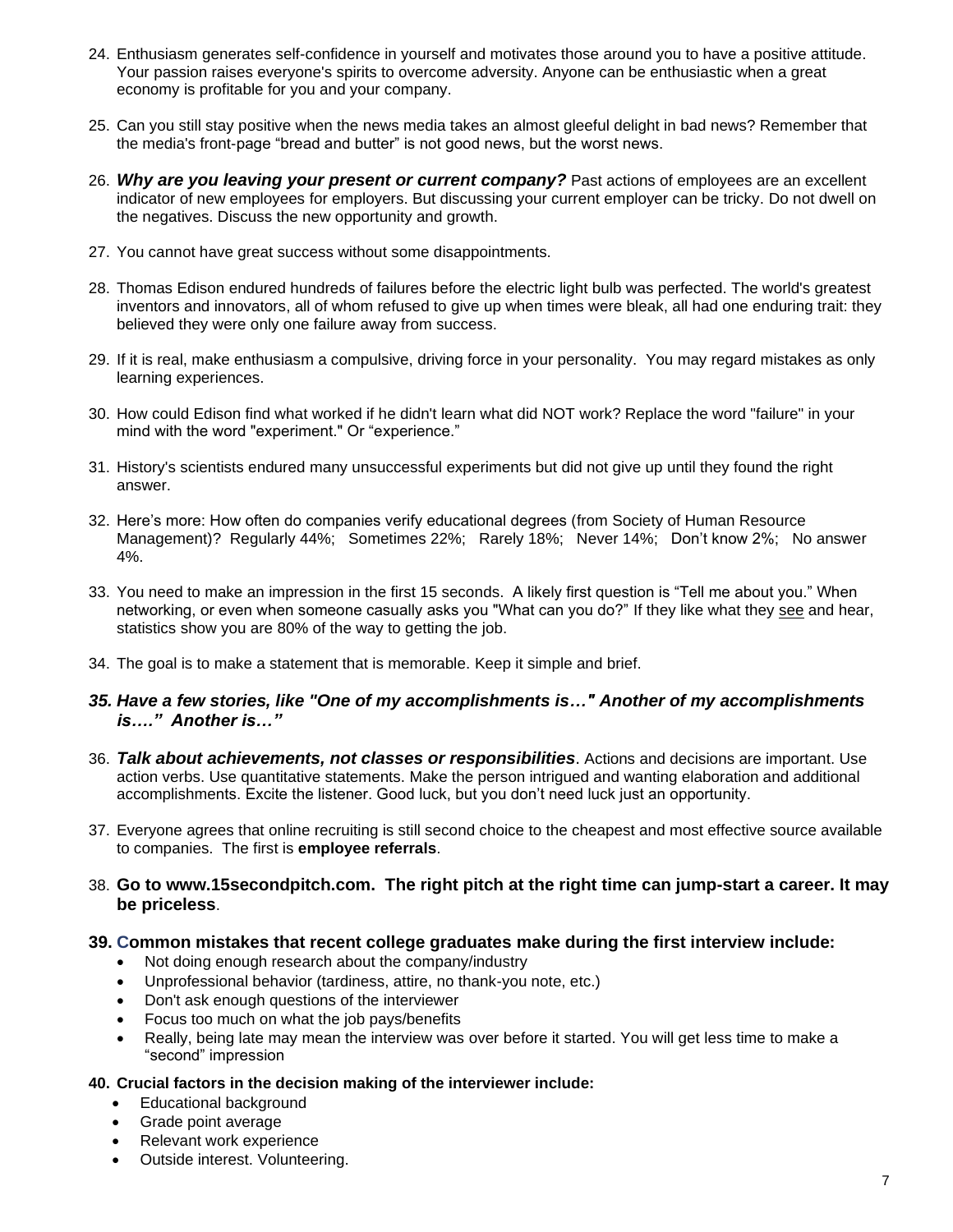- Previous experience with candidate (e.g., held internship with your company)
- Personal characteristics (e.g., interviewing skills, demeanor)
- •

### **41. Mistakes Candidates Can Make**

• Not feeling so great about your last interview? Take heart. Chances are the interviewer has seen worse. A CareerBuilder study surveyed hiring managers to identify the most common mistakes candidates make. Here are the top five categories - along with some real-life examples:

### 42. **What They Say (or Don't Say)**

According to a CareerBuilder's survey, the number one mistake interviewees make relates to how they communicate. Some come in with a pre-determined script and sound as if they're reading from a textbook. Others give one-word answers with no further elaboration. While still others use profanity or ramble on about their personal problems and social lives rather than answer - or ask - questions about the job or company.

Others are too candid. For example, when asked what interested her about the position, one candidate replied: "I'm open to anything; I really need to get some medical insurance." Another candidate at a children's

organization stated that he "hates kids." Those interviewing for customer service positions confessed: "I'm not a people person," and "customers are annoying." While a man applying at a drug treatment facility anxiously asked if they drug-tested employees and whether they'd give advance notice.

Others complain about former bosses.

Many make the mistake of bringing up money and hours-required in the first interview. But the "Too Much Information" award has to go the candidate who said: "I'm only here because my mom wants me to get a job." He was 37!

### 43. **How Candidates Act and Respond**

*Many mistakes are the result of being unprepared and knowing little about the job or company.* Others are because candidates don't listen to the questions being asked or try to bluff their way through technical questions.

Some stem from a lack of common sense or courtesy. Many hiring managers complain about candidates showing up late and the surprising number who interrupt the interview to take calls on their cell phones. One woman brought her children along.

And which is worse? The candidate who asked the hiring manager to hurry up because he wanted to have lunch, or the one who pulled out a sandwich and began eating?

Yet other bloopers are simply a result of nerves - or two much coffee. Several hiring managers complained of nail-biting while another watched in horror as a candidate jumped up to make a point, then turned around and fell to the floor!

### 44. **"Bad Attitude" Or an Attitude**

The third most-cited category of mistakes has to do with the candidate's attitude. No one likes a braggart, knowit-all or name-dropper - or the candidate with the super-sized ego who demanded to be hired and said the company could do no better. Then there's the interviewee who declared he was "used to a higher class of business."

On the other side of the coin, are those who show no enthusiasm. Many hiring managers complained of interviewees who show little energy or interest in the conversation. One candidate spent the better part of the interview looking at his watch.

### • **How They Look**

Coming to the interview improperly groomed and dressed is the fourth most common mistake. Along with the usual culprits: bad posture, tattoos, facial piercings, fluorescent-colored hair and poor hygiene, hiring managers also told of a candidate who did not wear shoes, one who wore a skirt slit to her derriere, another who wore dark glasses throughout the interview and a candidate with dirty fingernails wearing jeans and a t-shirt - oh, by the way, he was drunk, too!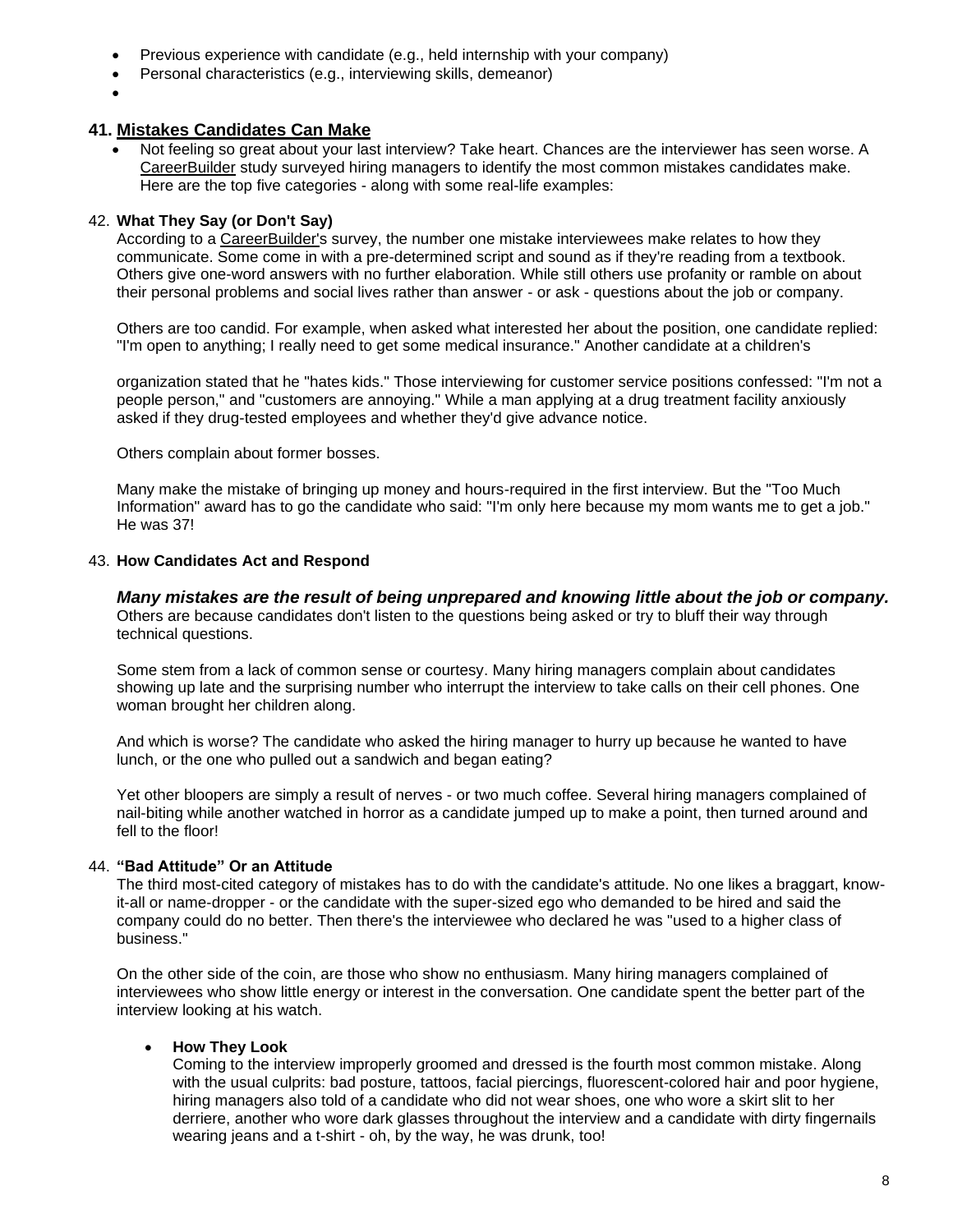# • **Dishonesty**

Common forms of dishonesty include exaggerating about achievements or misrepresenting knowledge. There's also the candidate who mentioned his arrest after saying on his application he had never been arrested. And the one who actually stole something from the interviewer's office.

Besides highlighting ignorance in action, the survey confirms that truth is stranger than fiction and proves that life is not all that rosy on the other side of the interview process either.

#### 45. **Interrogation versus Interview**

Some or many candidates expect they will be interrogated. An interrogation is when one person asks all the questions and the other gives the answers. *An interview is a business conversation* where both people ask and respond to questions. Too many job seekers believe an interview is an interrogation. With this attitude, candidates do not ask questions and do not make their best impression. You need to ask questions throughout the interview. If you don't, you force the interview to be an interrogation.

### 46. **Making a Positive out of a Weakness**

Unskilled interviewers frequently ask candidates "What are your weaknesses?"

47. Conventional interview advice recommends candidates highlight a weakness like "I'm a perfectionist" and turn it into a positive. Interviewers are not that easily fooled. If you are asked "What are your weaknesses?" highlight a skill that you wish to improve upon and (more importantly) describe what you are proactively doing to enhance your skills in this area.

Interviewers really do not care what your weaknesses are. They simply may want to see how you manage the question and what your answer may indicate about you. Highlighting an area for improvement demonstrates you are self-aware. Describing what you are doing about that weakness demonstrates you are proactive and seek to continually improve your talents.

#### 48. **Having "No" or "Zero" Questions to Ask**

Almost every interview concludes with the interviewer asking if you have any questions. Have them prepared. Ask. You'll stand out of it's a good one or two. See the section at the end, to help you prepare.

### *The worst thing to say is you have no questions.*

Having no questions shows you are either not interested or not prepared. Interviewers are more impressed with the questions you ask than the selling points you try to make during the interview. Before each interview make a list of five questions you will ask.

Take out your list when they ask if you have any questions.

This demonstrates you are prepared and thorough. Have done your homework.

Be prepared. In some cases the interviewer starts the interview by asking if you have any questions. In such instances you will be well prepared to handle this situation.

### 49. **Only Researching the Company, What about You?**

Candidates intellectually prepare for interviews by researching the company and reviewing the company web site. Most job seekers do not research themselves by taking inventory of their experience, knowledge and skills. Formulating an organized talent inventory prepares you to immediately respond to any question about your experience. Interviewers will focus their questioning on your experience and talents.

You must be prepared to discuss any part of your background at a moment's notice. Creating your talent inventory refreshed your memory about the many dimensions of your experience and helps you immediately remember experiences you would otherwise forget during the tension of an interview.

### 50. *Leaving Smart Phone On*

We may live in a wired, always available society, but a ringing smartphone is not appropriate for an interview. Turn it off before you enter the company.

51. Record a new voicemail greeting. Replace "Yo, dude, leave your digits!" with "This is John Smith. Please leave a message. I'll return your call as soon as possible."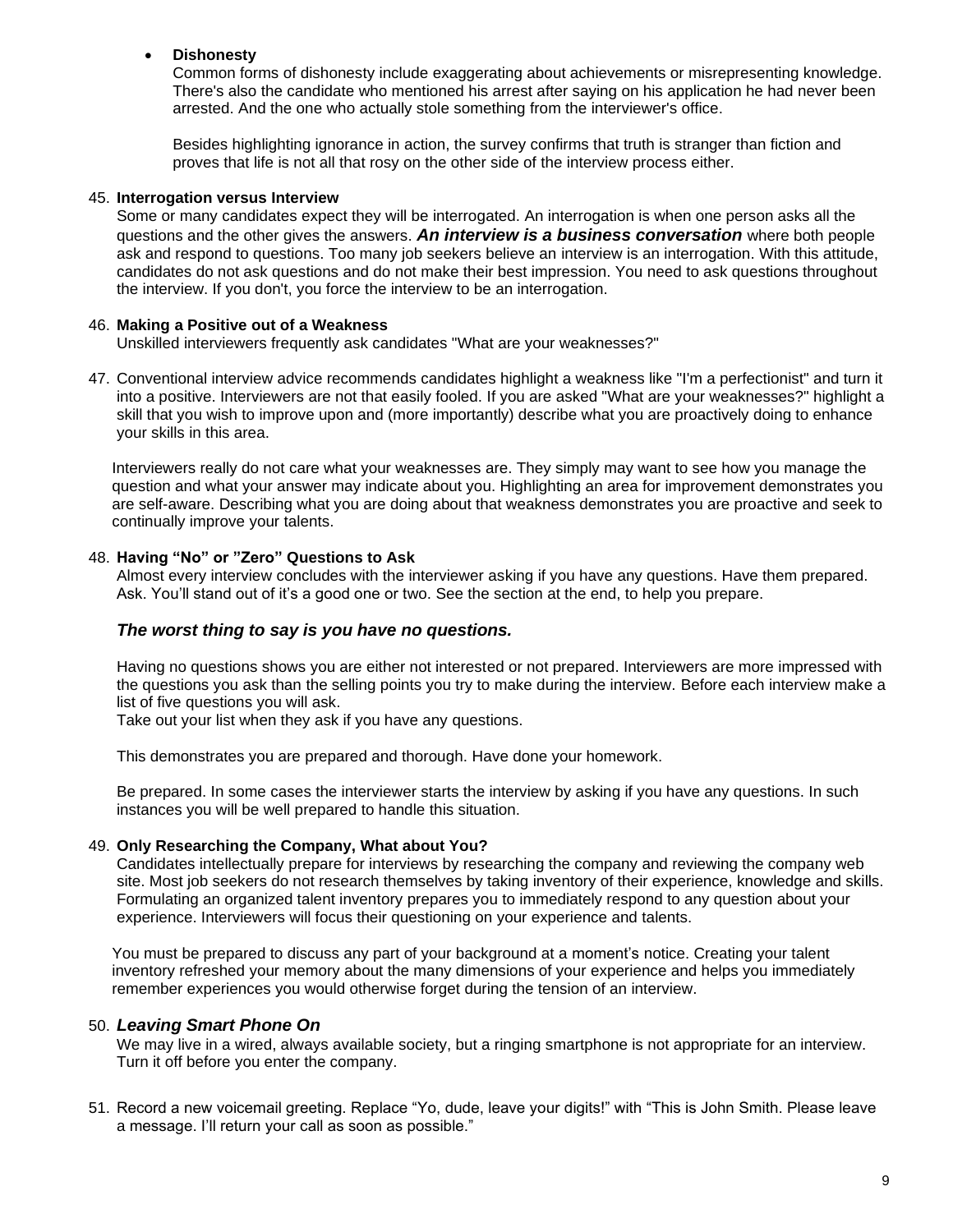52. *Do not use an e-mail address like honeybunny@xyzmail* .com Or *Yo\_dude\_itsme@me.com*. Create an email address that uses your first and last names.

### 53. *Proofread your e-mail to employers*

At least twice. Read it backwards. Use the same rules of punctuation, grammar and style you would use on paper.

54. Send thank-you letters after interviews. That does not always mean an email. Do both.

#### **55. Guidelines to an Effective Resume**

The resume is an essential career management tool. Here are some pointers for preparing a strong resume.

**THINK BEFORE YOU WRITE**. Focus on your accomplishments and responsibilities and indicate how you can benefit a specific organization.

**BE SURE YOU KNOW AND BEAT THE BOTS.** Companies and search firms employ a tracking system which scans and tracks keywords. The companies want to whittle down the number of resumes and three out of four may be taken out of consideration. All done electronically. Be sure your resume has the key words about your background and the position. Make the resume have a good look, with type font, key points, bullets and paragraphs. Make the resume pleasing to the eye, but also easy to read for the electronic scanning.

**KEEP IT BRIEF**. For entry level, try to keep your resume to one page. Pique the employer's interest with your major attributes and leave details for the face-to-face interview. The more crowded your resume the harder it is to read. Be selective. Think about holding the interviewer or recruiter's attention. Think about showing the most important and compelling things you want to share.

**BE FLEXIBLE**. Tailor your resume and your cover letter for different job opportunities and different companies. You can emphasize different skills, experience, and accomplishments based on their relevance to a particular job and demonstrate your knowledge of the company and its needs.

**PUT THE BEST PARTS OF YOUR RESUME UPFRONT.** The top part of the resume is the most important. It is prime real estate. One suggestion is to add your Linkedin address. If you have a profile your resume would complement it and the resume complements your Linkedin profile.

**GET ATTENTION.** It is important to design your cover letter and resume to be visually inviting. Being brief makes it easy for your busy prospects to understand key points about you just by scanning your communication.

### *Here are some techniques that can help you accomplish this objective:*

### *Get right to the point in your letter.*

Use bullets, indentations, and underscores. Conclude the letter with a key benefit and next steps.

Keep it to one page.

**STRESS ACCOMPLISHMENTS.** Include accomplishments and responsibilities. Use action verbs like developed, managed, and created. Use statistics, (helped boost sales 30% over previous summer; earned 20% of college tuition through part-time employment.)

**SWEAT THE DETAILS.** Proofread everything very carefully. Don't rely on spell-check in your w. processor. Have at least two other people read your communication. Pay particular attention to the accuracy of your prospect's name, title, company, and address. A miscue here is a signal that you are not attentive to detail and could disqualify you on the spot.

**EMAILING.** This is an effective and acceptable way to communicate. Be sure to use a compatible format like Microsoft Word. Please send the resume to yourself and others see how it prints. It is another double check.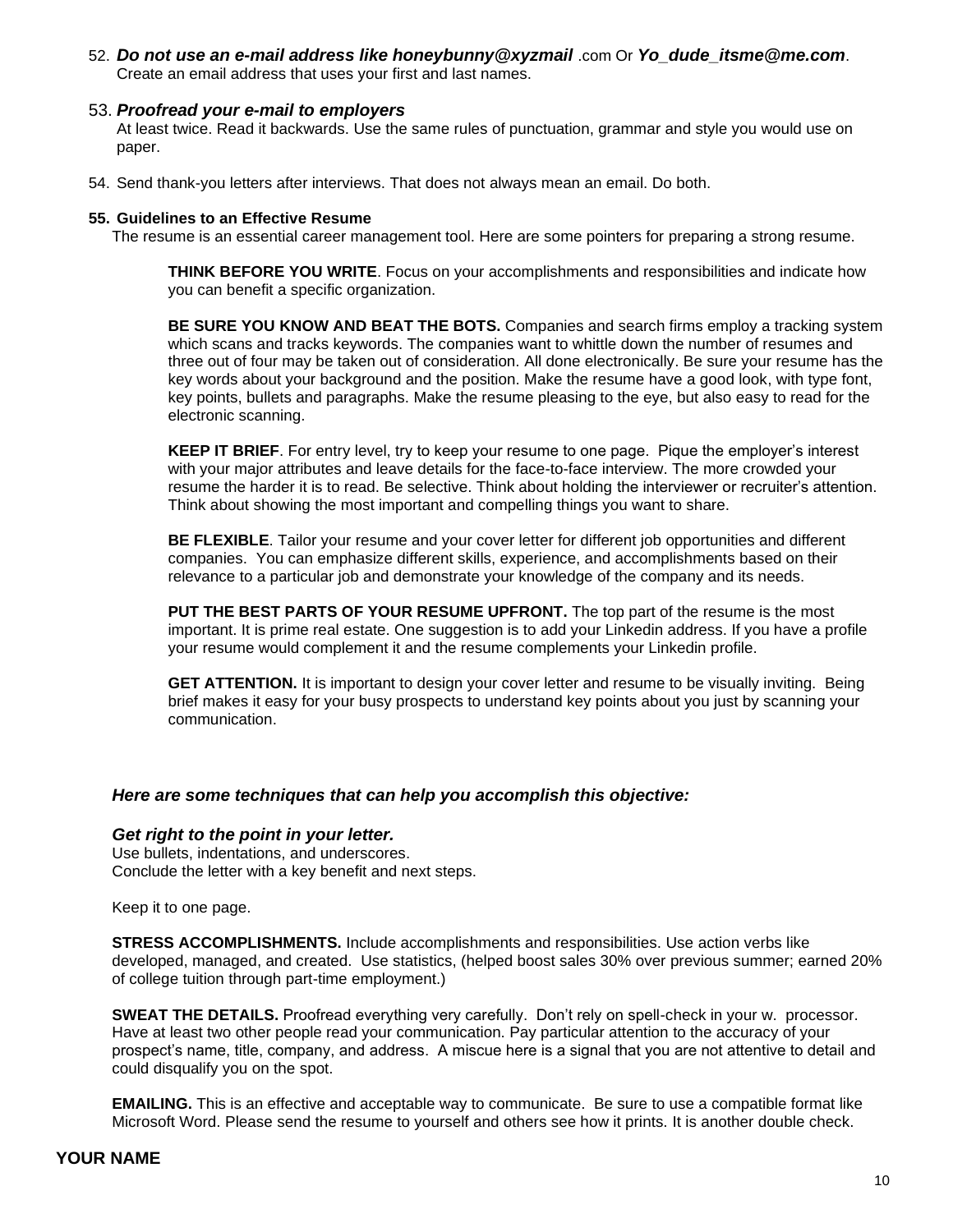### Address Phone/Email

| <b>OBJECTIVE</b>                            | Seeking an entry-level position in advertising or marketing                                                                                                                                                                                                                                                                                                                                                            |               |
|---------------------------------------------|------------------------------------------------------------------------------------------------------------------------------------------------------------------------------------------------------------------------------------------------------------------------------------------------------------------------------------------------------------------------------------------------------------------------|---------------|
| <b>EDUCATION</b>                            | <b>California State University at Fullerton</b><br>Fullerton, CA<br>Bachelor of Arts, expected May 2022<br>Major: Marketing Management<br>Minor: Advertising<br>G.P.A. Overall: 3.2<br>G.P.A. in Major: 3.5<br>Relevant Coursework: Marketing Strategy, Market Analysis &<br>Control, Copywriting, Advertising, Graphic Design, Media Planning                                                                         |               |
| <b>WORK</b>                                 | <b>NBC Studios</b>                                                                                                                                                                                                                                                                                                                                                                                                     |               |
| <b>EXPERIENCE</b>                           | Burbank, CA                                                                                                                                                                                                                                                                                                                                                                                                            | $6/21 - 8/21$ |
|                                             | Local Sales Intern<br>Assisted the Account Managers with their daily reports and contracts.<br>Interacted with advertising agencies inquiring about commercial schedules.<br>Prepared and updated quarterly sales reports for the VP of Sales.<br>٠<br>Redesigned and implemented a computerized reporting system for the sales<br>$\bullet$<br>team.                                                                  |               |
|                                             |                                                                                                                                                                                                                                                                                                                                                                                                                        |               |
|                                             | Saatchi & Saatchi<br>Torrance, CA<br>Advertising Intern Assisted the Toyota Truck account team in preparing for the<br>new model year launch. Interacted with the various departments (Media, Creative,<br>Production, Digital and Account Management).<br>• Researched and prepared competitive data reports.<br>Researched and presented a marketing proposal for the new Toyota model<br>to reach college students. | $6/20 - 8/20$ |
| <b>EXTRACURRICULAR</b><br><b>ACTIVITIES</b> | Weekly volunteer at Sunrise Assisted Living, Reminiscence floor, Playa Vista, CA<br>(2019-present) Reading to, writing for residents. Music lessons. Creating events.                                                                                                                                                                                                                                                  |               |
|                                             | Phi Kappa Psi Fraternity, Alumni Chair (2019), Vice President<br>(2018) Initiated restructuring of alumni relations programs, successfully obtained<br>new financial support from key alumni, increased the alumni funds by 14.7%.                                                                                                                                                                                     |               |
|                                             | Model United Nations (2018-present) Engaged in debate regarding<br>current international economics and political concerns.                                                                                                                                                                                                                                                                                             |               |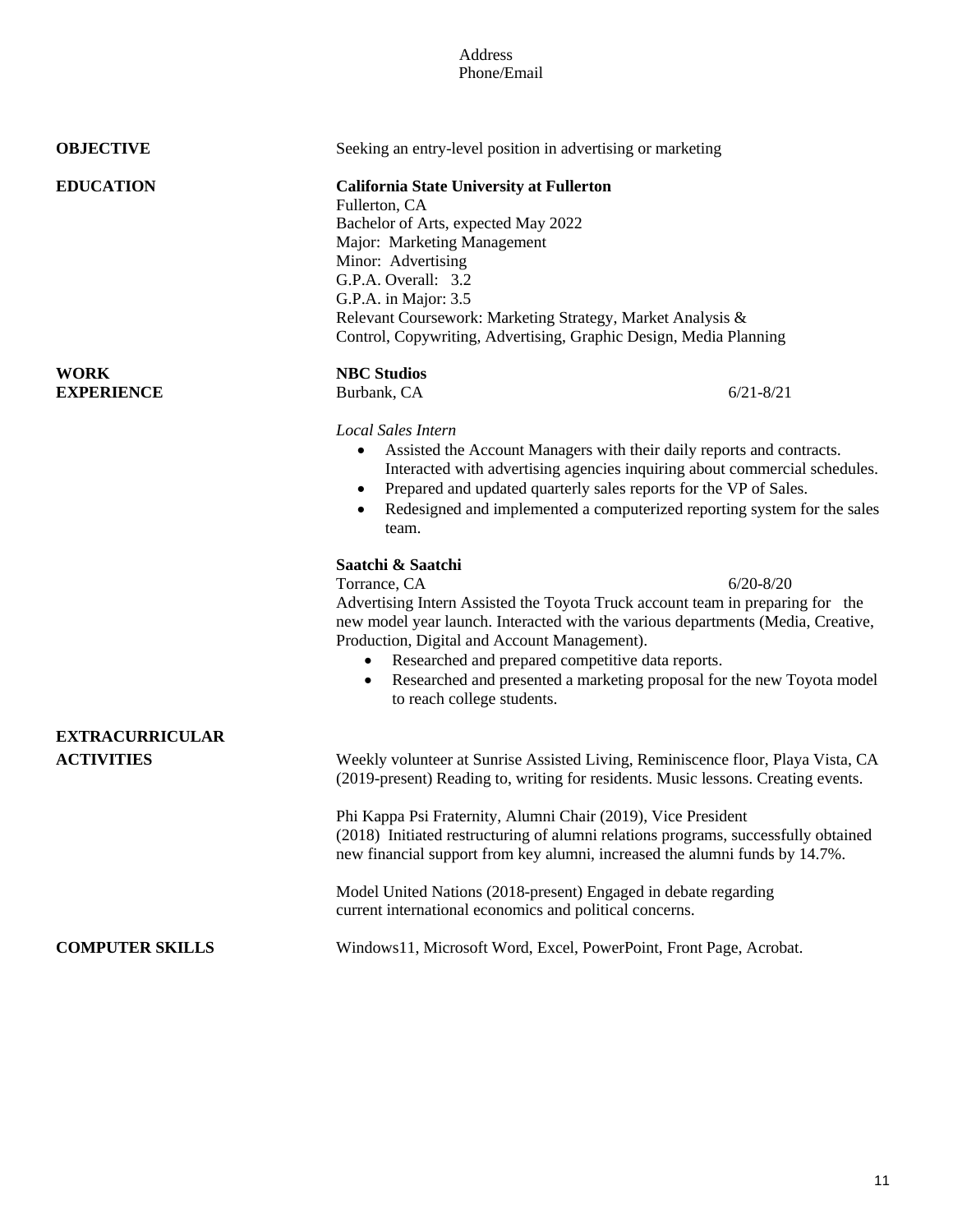# **Cover Letter**

Hi Chris,

Happy Monday. My good friend recently referred me to you as I'm decidedly in the marketplace for a MEDIA SUPERVISOR position in Los Angeles.

A little about myself…I spent 6 ½ years in San Francisco at two amazing creative and media shops: Prominent A and Prominent B, where I learned both traditional AND creative/innovative media planning (creative/innovative thinking isn't just an agency "pick-up line" to me…it was how I was raised in this business, and I can prove it!). My adventures have led me to Los Angeles and southern California where I currently work on an automotive account at Big Agency. While Big Agency is a great learning experience for me, I am scouting the LA landscape for a supervisor position that will land me back in the trenches of media planning/strategizing.

What I'm looking for...I'd love to be back in a small to mid-sized CREATIVE agency which has the desire/need for a hardworking, autonomous, over-involved, "cares-a-little-too-much" Media Supervisor and true team-player. I'd love to work on businesses that I truly believe in: "up-and-coming" or "passion" brands which can give me an outlet for my enthusiasm. My ideal agency really cares about their people and is dedicated to their success, growth and happiness. In return, they expect no less than one's very best. Ultimately, they will embrace (put up with) the quirkiness and/or imperfections I bring to the table, cause they know how much I love my work.

Attached, please find my resume which will shed further light on my expertise (Print, OOH, National/Spot TV, Cable, Guerilla media/tactics, etc.), brand breadth (Liquor, Video Games, Travel, S Financial, Automotive, etc.), AND personality.

Should my resume dazzle or interest you (I'm an optimist at heart), I can be reached at: email; work phone; cell phone; home phone. (If my resume doesn't dazzle you, I will call you this week to TRY to convince you otherwise) Thanks in advance for your attention to yet another resume, Candidate

# **Thank You Note(s) Highly Important**

Dear Interviewer,

Thank you for taking time to meet with me and talk about your Agency, your Client and the Manager position. I am very interested in pursuing this position and feel confident that I possess the skills and experience you require. Please know that these are some key success factors you can count on me to employ in the service of your Agency and Client:

- Focus on the Customer…Seek to quickly understand their business, products and needs
- Share Information…Provide information so that co-workers, client and suppliers understand and can take action
- Drive for Results…Work to achieve high levels of personal and organizational performance to meet or exceed objectives
- Attend to Detail…Ensure that data is accurate, work is thorough and to the highest standards
- Build Strong Relationships…Foster trust and cooperation among co-workers, client and suppliers; develop and sustain personal contact in order to provide mutual benefit

Thank you in advance for your consideration. I look forward to an opportunity to help you take your business to new heights, depths and breadth.

Sincerely,

Candidate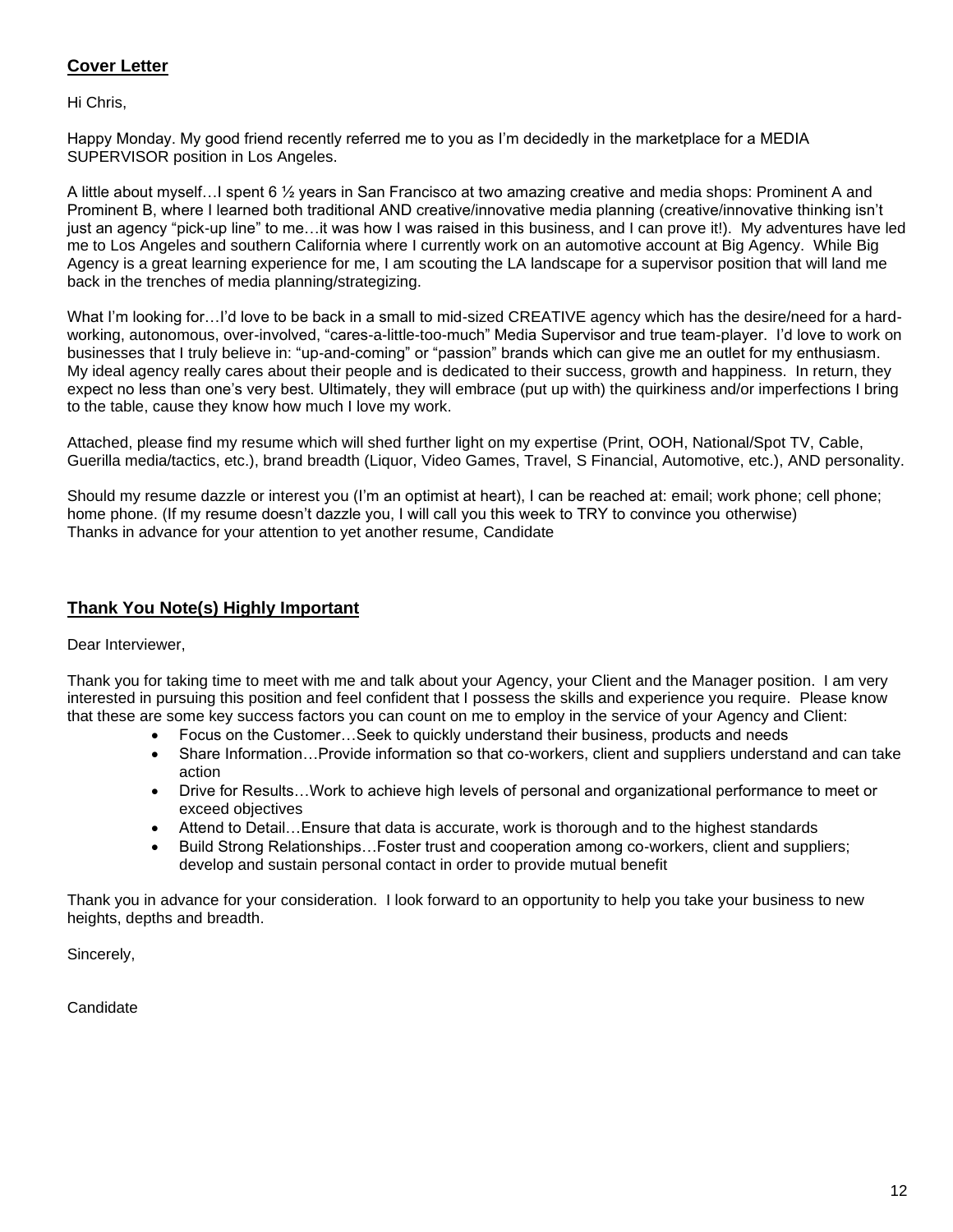Not to be reproduced or added to other websites unless authorized and approved. Approved for http://LondreMarketing.com and [http://nineps.com,](http://nineps.com/) only. Copyright ©2022 Larry Steven Londre, Londre Marketing Consultants. All Rights Reserved.

# *Hiring Manager Say about Resumes. Some Negatives.*

### **1. Spelling errors, typos and poor grammar**

- **2.** Too duty and responsibility oriented; a resume that reads like a job description and fails to explain what the job seeker's accomplishments were or are.
- 3. Gaps in employment
- 4. Dates not included or inaccurate dates
- 5. Contact Info none or inaccurate contact info, unprofessional email addresses
- 6. Poor formatting boxes, templates, tables, use of header or footer, etc.
- 7. Functional resumes as opposed to writing a chronological resume
- 8. Long Resumes too long
- 9. Paragraphs Long paragraphs instead of bullet points
- 10. Unqualified candidates Candidates who apply positions for which they are unqualified
- 11. Personal info included that is not relevant to the job
- 12. Employer info not included and/or not telling what industry or product candidate worked in
- 13. Lying, misleading (especially in terms of education, dates and inflated titles)
- 14. Objectives or meaningless introductions
- 15. Font Choice poor font choice or style
- 16. Resumes sent as PDF, ZIP files, faxed, web page resumes or mailed–not sent as WORD attachment
- 17. Pictures, Graphics or URL links no recruiter will ever bother to call up.
- 18. Not easy to follow summary
- 19. First or third person Resumes written in the 1<sup>st</sup> or  $3<sup>rd</sup>$  person.
- 20. Burying important information in the resume
- 21. Not easy to follow summary

# *Some Bloopers*

### **These are taken from real resumes and cover letters and were printed in** *Fortune Magazine.*

"Revolved customer problems and inquiries"

"Consistently tanked as top sales producer for new accounts"

"Dramatically increased exiting account base, achieving new company record"

"Planned new corporate facility at \$3 million over budget."

"Directed \$25 million anal shipping and receiving operations"

"Participated in the foamation (not formation) of a new telecommunications company"

"Promoted to district manger to oversee 37 retail storefronts."

"Experienced supervisor, defective with both rookies and seasoned professionals

"I am seeking a salary commiserate with my training and experience."

### *"Seeking a party time position with potential for advancement."*

*PS: Did you catch the mistake in the sample resume?*

**Characteristics for Today's Employment Marketplace.**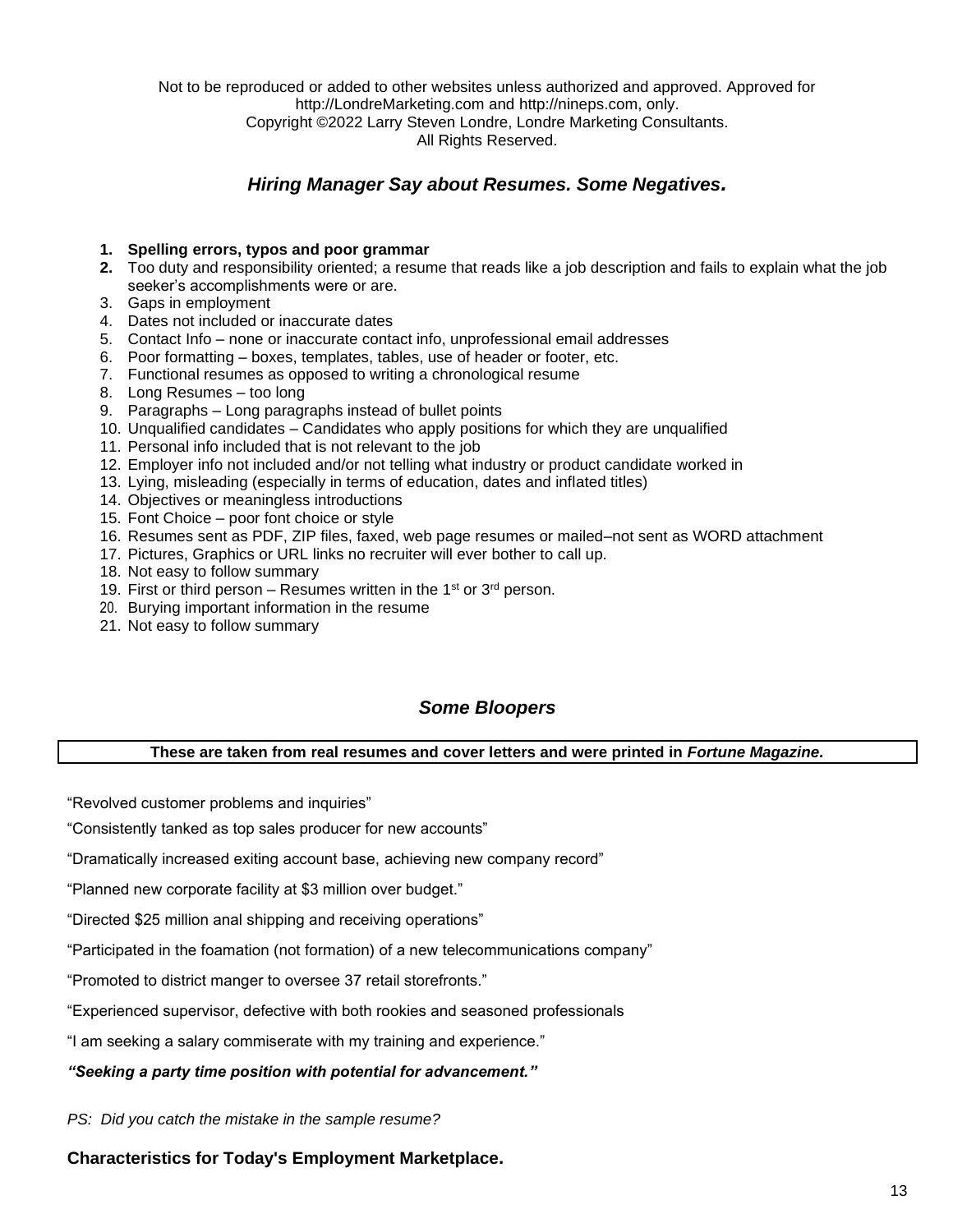# • Expresses and Demonstrates Passion

Passionate people make the single biggest difference in organizations today. Hiring a person who is passionate about the organization's goals, products and services helps the firm and energizes the individuals who work there. Passion enables someone to eagerly face each day, allowing him or her to get to work early and even stay late when necessary.

• Strong Core Values

Hard work, integrity, loyalty, honesty and teamwork are part of a company's culture. The core values of the business must be in sync with those of the employees. Are they?

• Focuses on Work

You want to hire people who will focus on work and complete the tasks that they are paid to do. Unfortunately, many say individuals today are growing up with attention spans akin to that of a movie trailer, thereby affecting quality, productivity and profitability. Show focus in the interviewing process. Have a list of questions and what you have accomplished.

- Focus More of the Real Estate of your Resume or CV Focus more on your results, not as much on describing your job. Usually you would prioritize work experience over education. If you graduated with honors, add that. Those are results, too.
- Exhibits a High Level of Energy: But be careful. You don't want to look like you had you much coffee. When properly focused, a person with a high energy level will propel an organization forward. A lack of energy or enthusiasm will kill anything a business is trying to accomplish. Energy must be combined with focus and the other core values of your organization. Do you demonstrate energy? The right amount.
- Looks Beyond Themselves

An organization consists of people, processes and products or services that will satisfy a greater need or mission. If individuals only think in terms of what is in it for them, the efforts of the entire organization will be hampered. A truly team-based organization will hire team players.

• Communicates Openly

The ability to convey information, ideas and decisions to others is an essential component for any successful organization. How well do you communicate and how does it affect productivity and profits?

• Gets Along With Others

While this seems very obvious, more people have lost their jobs due to an inability to work with others than for any other reason, including economic ones. Teamwork is so essential to the survival and success of an organization that hiring managers look for this skill first when interviewing.

- The first question in an interview may be: "Tell me a little bit about yourself?" or is it "How well do you work with others?"
- Takes Responsibility

Leaders are needed in every organization, so business owners are constantly seeking individuals who are not afraid to accept responsibility for their actions. Demonstrate ways in which you would be willing to take initiative and responsibility.

• Driven By Results

Today's organizations focus on results. Long gone are the days when people could go to work for an organization and hide until retirement. If there ever was a time. The ability for a person to demonstrate that they are results oriented will set them apart from most other people. Businesses and organizations face the never-ending battle for survival and success. Talk about the results you have produced.

• Solves Problems

I can't tell you how many people employed today still cling to the idea that a certain task is not in their job description, and yet they expect to stay working with that type of mindset. People are hired to solve problems regardless of what is written in their job descriptions. The more problems a person is capable of solving, the more valuable they become to the organization. Talk about business problems solved for the betterment of a department, unit or an organization.

### • Maintains a Good Attitude

Managers and business owners are not interested in people who come to work with a bad attitude. Most employees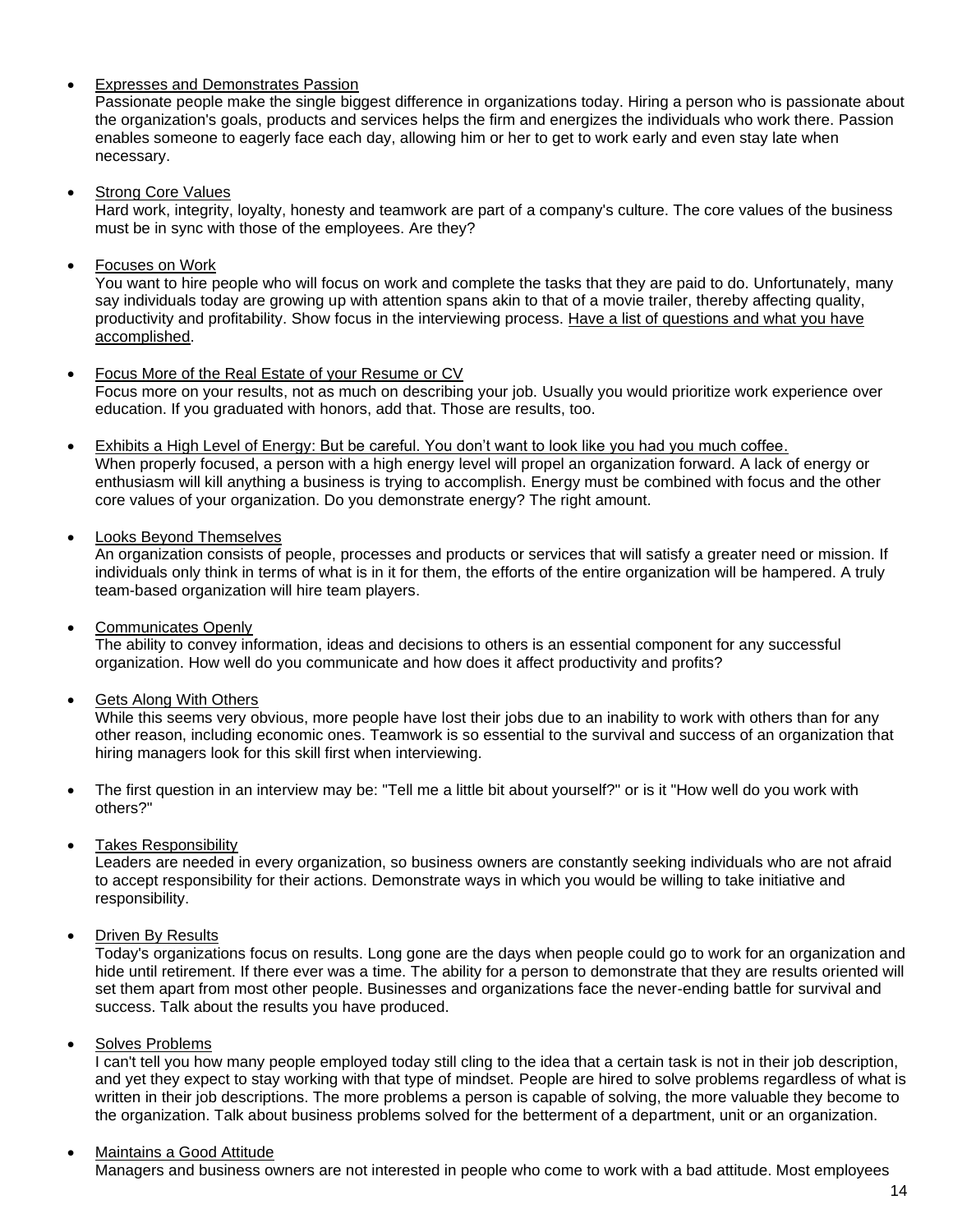feel a sense of entitlement, while those in authority do not have the patience to accept that perspective. Can you look in the eyes of an interviewer and state what you would owe if hired?

• Takes Initiative

People today need to understand the importance of being a self-starter. Individuals must take initiative in the projects they manage. They need to see the bigger picture of where the pain lies in their organization and propose a plan to help tackle the problem.

• Displays a Strong Work Ethic

In a recently published survey on the American workforce, only 26% of those employed are "actively engaged." This was defined as being loyal and productive, and I would propose that this also encompasses a strong work ethic. If someone can demonstrate a strong work ethic to a prospective employer, they stand a good chance of getting the job.

Demonstrate a strong work ethic.

# • Understands the Business

I find it amazing that most people today do not understand the business in which they work. Sometimes management teams do not use the product and could not relate to those that did. Their lack of product knowledge had a negative impact that countered the efforts of a large, well-trained sales organization.

What will you do to improve the understanding of employees who join the organization?

• Demonstrates Job Skills

While having the technical skills for a job is important, I have discovered that you can hire people who do not have the necessary skills, so long as they have the other traits listed above. Unfortunately, this is often the first (and sometimes only) thing employers seem to be concerned about when hiring someone.

Does your interview primarily focus on job skills or does it concentrate on the other characteristics listed in this Londre handout? If you focus on these abilities, I can almost guarantee that organizations will be hiring much better people.

# **Interviewing is like dating.**

# **Ask questions. You are on a fact-finding mission.**

**Here are important questions you can ask your interviewer.** Questions to ask, especially at the end of the interview. These questions may help you stand out:

- 1. How has this position evolved since it was created?
- 2. Why did you join this company/team/position?
- 3. What is the work culture here?
- 4. What skills will be needed for this position?
- 5. What will be the most significant challenge I will face? Or What are some challenges that will face the person filling this position?
- 6. What does success look like short-term? Long term? In six months? (This question shows you are goal oriented and want to succeed.)
- 7. What does the company -- your company -- do to ensure comradarie in a remote/hybrid model?
- 8. Do you have a job description to share?
- 9. What have past employees done to succeed in this position?
- 10. What have you enjoyed most about working here?
- 11. What is the top priority for the person in this position over the next three months?
- 12. What are the qualities of successful managers in this company?
- 13. If offered the position, can you give me examples of ways I would work with my manager or others?
- 14. Do you have any hesitations about my qualifications?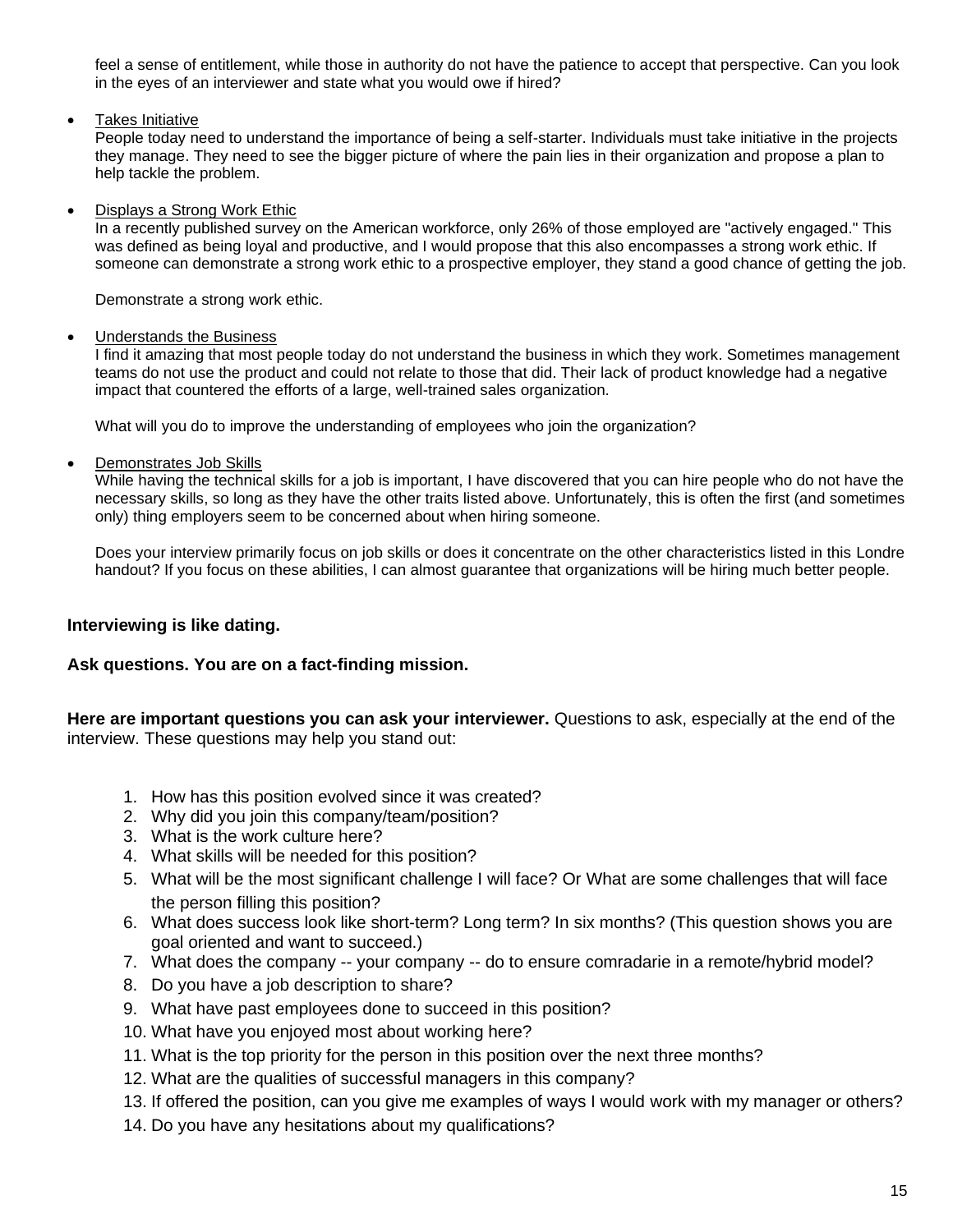Asking a question like this last one lets the interviewer know that you are secure enough to openly discuss your vulnerabilities.

It also signals confidence and the ability to be coached, says John Kador, author of "301 Best Questions to Ask on Your Interview." "Coach ability is a hugely attractive attribute as far as interviewers are concerned," he explains.

**Interpreting the response:** At your urging, the interviewer may voice concerns about a lack of training in certain areas or gaps in employment.

Rather than gloss over your shortcomings, address them and put up a respectful and reasonable defense. "You may be able to come up with a satisfactory response, you may not," Kador says. "But at least you have the chance."

### **It's not always about hard skills. See how you or others may rate on some soft skills.**

HR directors are looking for a variety of skills and experiences:

Updated 2022 Edition: 06/1/2022: Not to be reproduced or added to other websites unless authorized and approved. Approved for http://LondreMarketing.com and [http://nineps.com,](http://nineps.com/) only. Copyright ©2022 Larry Steven Londre, Londre Marketing Consultants. All Rights Reserved.

### **Want some soft skills which may be talked about in an interview:**

Strong Interpersonal Skill A Natural Leader Accountability Attention to Details Big Picture Thinking Building Relationships Cool Under Fire Critical Thinking **Curiosity Decisiveness** Diligent Implementer Effective Conflict Resolution Effective Motivator Embracing Change EQ/Humility/Empathy Excellent Communicator Flexibility & Adaptability Goal-Getter Good with Clients Great Collaborator Great Listener Humor/Wit Inspiring Excellence Mentoring

Coaching Motivated Self-Starter Organized Persuasive Polished Presenter Positive Attitude Problem Solver Smart Risk-Taker Strong Negotiator Team Building Team Player

### **Other thoughts:**

Your fellow workers or boss may figure out you are looking for a job if you take longer lunches or schedule "dentist" or "doctor" appointments. Just be careful.

Have you ever thought if you were poorly treated applying or interviewing for a job that you wouldn't buy their products and services as often or ever again? Think about that when you are being interviewed or you are the interviewer.

### Allstate's Written Psychological Contract

Some employers, such as Allstate Insurance Co., have created formal statements outlining what employee and employer can expect from each other. They believe employee loyalty improves when the company and employees clearly know what is expected.

Among the expectations:

### **From Company to Employee:**

- Offer work that is meaningful and challenging.
- Promote an environment that encourages open and constructive dialogue.
- Advise the employee of performance through regular feedback.
- Create learning opportunities through education and job assignments.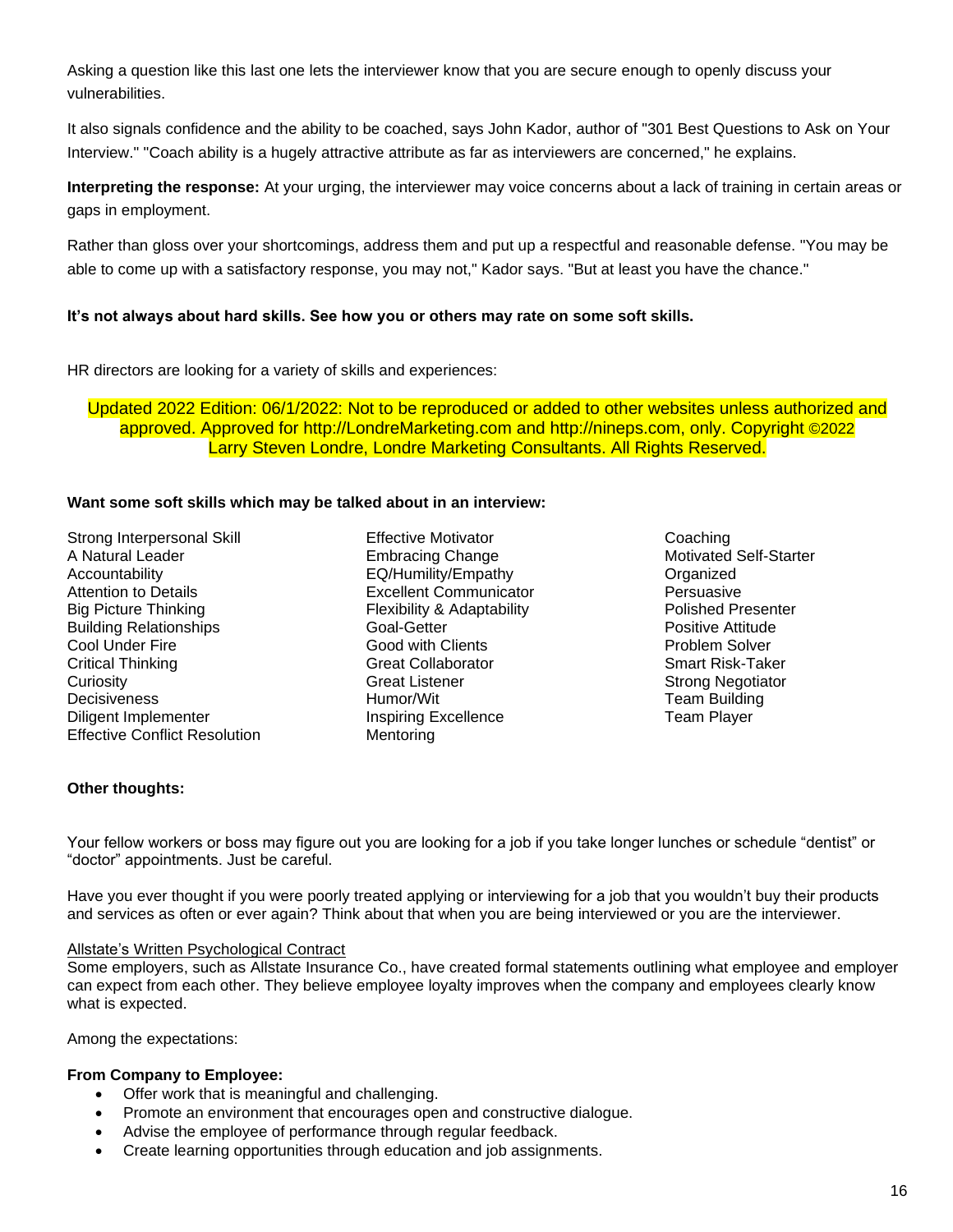### **From Employee to Company:**

- Perform at levels that significantly increase the company's ability to outperform the competition.
- Take on assignments critical to meeting business objectives.
- Willing listen to and act upon feedback.
- Take personal responsibility for each transaction with customers and for fostering their trust.

### **Take this quiz:**

- 1. Name the five wealthiest people in the world.
- 2. Name the last five Heisman trophy winners.
- 3. Name ten people who have won the Nobel or Pulitzer Prize.
- 4. Name the last half dozen Academy Award winners for best actor and actress.
- 5. Name the last decade's worth of World Series winners.

### How did you do?

The point is none of us remember the headlines of yesterday.

These are no second-rate achievers. They are the best in their fields.

But the applause dies. Awards tarnish. Achievements are forgotten. Accolades and certificates are buried with their owners.

### **Here's another quiz. See how you do on this one:**

- 1. List a few teachers who aided your journey through school.
- 2. Name three friends who have helped you through a difficult time.
- 3. Name five people who have taught you something worthwhile.
- 4. Think of a few people who have made you feel appreciated and special.
- 5. Think of five people you enjoy spending time with.
- 6. Name half a dozen heroes whose stories have inspired you.

Easier? **The lesson:** The people in your life who make a difference. **They are the ones that care or matter.**

Pass this on to those people who have made a difference in your life.

Don't worry about the world coming to an end today. It's already tomorrow somewhere

# **List of Mistakes and Direction/ Deadly Sins of the Job Search**

- 1. Not targeting or "People" in the 9P's. Not going to employers that you want to work for. Target the companies or organizations you want to work for, study their websites, and contact them directly about your interest. Visit their stores, use their products and make observations.
- 2. Not alerting your references and coaching your references about what you are looking for and how best to position you, based on reality. Give them specific examples of your accomplishments and strengths so they are well-prepared.
- 3. If you are in a career transition, not crafting a transition resume that illuminates and translates for employers how your skills and experience truly can benefit this new industry and organization. A transition resume should include a skill-specific job objective, too.
- 4. It's really about networking and connections.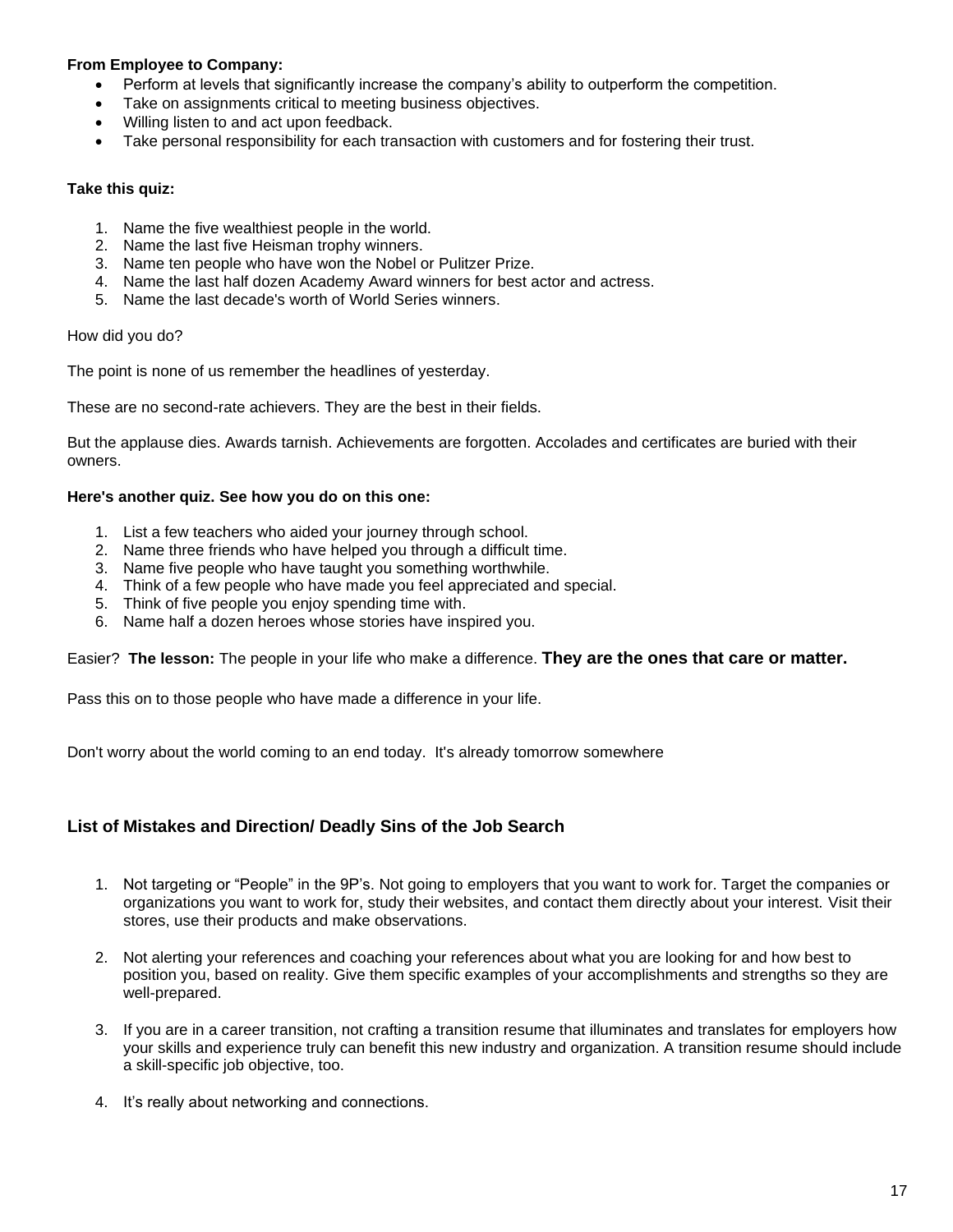- 5. Not focusing. Or focusing too much time and energy answering ads in the formal job market and not enough time with the informal job market (friends who know of a job opening not yet advertised, people who can introduce you to hiring managers they know, networking events, professional conferences).
- 6. Talking about how much the job pays. Discussing money too early in the interview process. When asked for your salary expectations, say, "Well, it really depends on the specific scope and responsibilities of the position, which I'm still getting my arms around. Perhaps we could discuss this later on in the process when I have more information."
- 7. Talking too much during an interview. When you find yourself talking, talking, talking, take a deep breath. The more you talk, the less your interviewer is likely to listen. Give every answer a beginning, middle, and end, and then stop talking.

# **Three Words That May Guarantee Failure**

"I will try," are those three words. Read on.

People who fail to achieve goals signal their intent to fail by using this common phrase.

Make sure you aren't falling into the same trap. People who fail to achieve goals almost always signal their intent to fail by using three little words: "I will try..."

There are no three words in the English language that are more deceptive, both to the person who says them and the person who hears them.

People who say "I will try" have given themselves permission to fail. No matter what happens, they can always claim that they "tried."

People who hear "I will try" and don't realize what it really means are fooling themselves, by thinking there's a chance that the speaker will actually succeed.

People who really and truly achieve goals never say "I will try."

Instead, they always say **"I will do"** something–or, better yet, **"I must do"** whatever the task is.

# **As a wise (though fictional) guru once said: "Do, or do not. There is no 'try.'"**

Think about waiting for the perfect job. Times are tough and it's not always smart or wise to hold out for the "perfect" job.

I have done some editing but one of the sources for this last section was ["Sales](http://www.inc.com/author/geoffrey-james) Source," [Geoffrey James,](http://www.inc.com/author/geoffrey-james) 2012.

Recently I have been presenting at the MBA programs at USC, Pepperdine, at Woodbury University and at Law Schools such as USC-Gould, UCLA, Southwestern and Loyola School of Law.

I have been asked a couple times, from all of my experiences, to give them a keyword or two:

*I answer or tell them:* 

# *"It's many times about networking or it really, really helps. If not networking, making connections. Networking but with hard, smart work.*